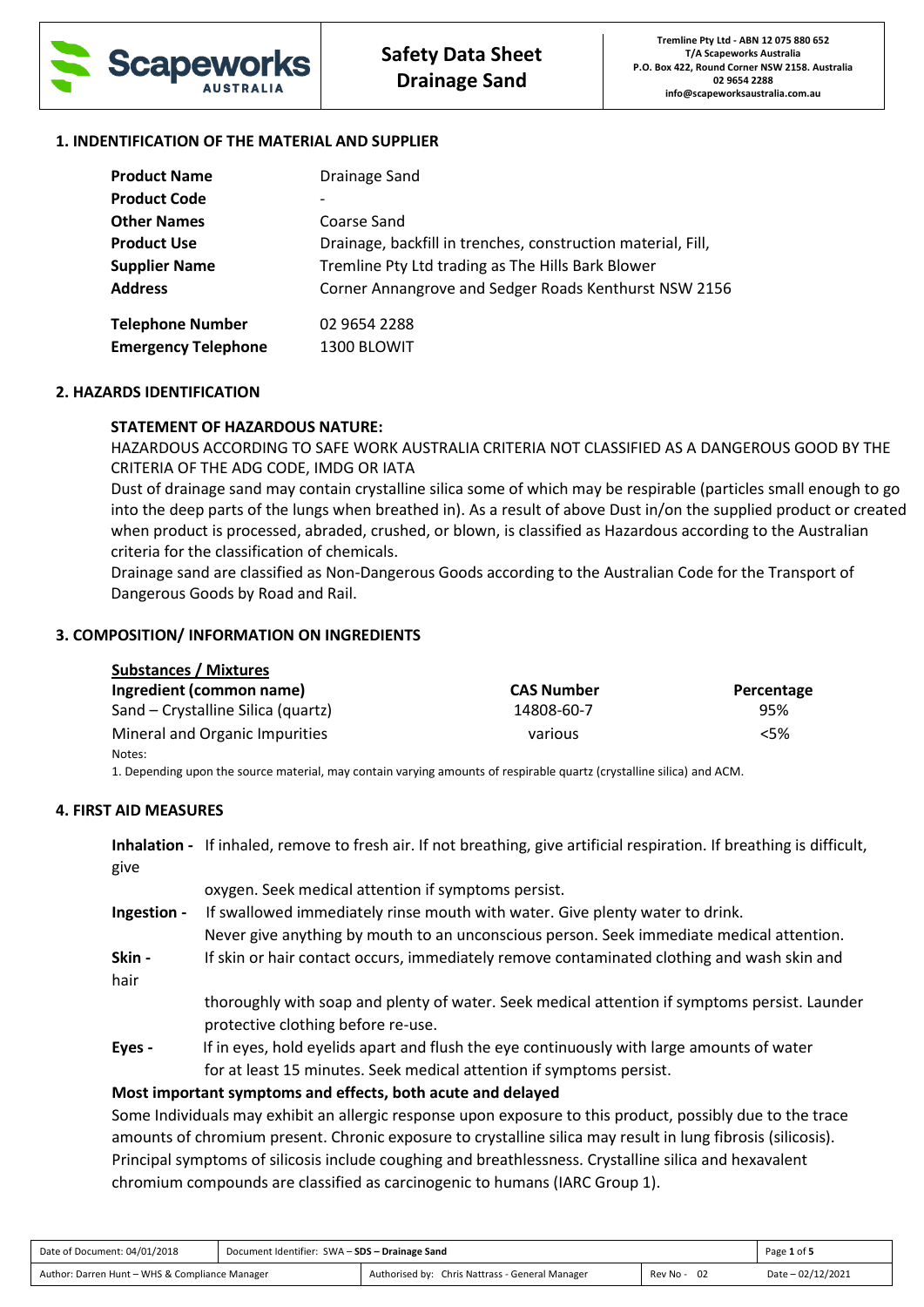

#### **5. FIRE FIGHTING MEASURES**

Non-flammable. Non-combustible

Use an extinguishing agent suitable for the surrounding fire.

# **6. ACCIDENTAL RELEASE MEASURES**

**Wear Personal Protective Equipment (PPE)** as detailed in Section 8 of this SDS. Clear area of all unprotected personnel. Ventilate area where possible. Contact emergency services where appropriate.

# **Prevent product from entering drains and waterways**

Contain spillage, keep moist and place in suitable containers for disposal or reapplication. Within enclosed environments clean spill site using wet methods or an approved industrial vacuum device. Avoid generating dust.

### **7. HANDLING AND STORAGE**

### **Before use carefully read the SDS.**

### **Installing**

Install and handle only with water added to the product, Including through any loading and stockpiling. A perimeter and exclusion zone of 10m is to be established when installing this product. Only trained personnel/workers to install this product.

# Refer to - 8. EXPOSURE CONTROLS/PERSONAL PROTECTION

#### **The use of safe work practices**

It is recommended to avoid eye or skin contact and inhalation. Silica dust can be generated when product is handled, observe good personal hygiene, including washing hands before eating.

All stockpiles and dumps should be inspected, maintained, and damp.

This product is produced through screening.

Keep product moist to prevent any development of dust.

### **8. EXPOSURE CONTROL/ PERSONAL PROTECTION**

### **Exposure standards**

| Ingredient                      | Reference | TWA                      |       | STEL |       |
|---------------------------------|-----------|--------------------------|-------|------|-------|
|                                 |           | ppm                      | mg/m3 | ppm  | mg/m3 |
| <b>QUARTZ (RESPIRABLE DUST)</b> | SWA (AUS) |                          | 0.1   |      |       |
| CHROMIUM (VI) COMPOUNDS         | SWA (AUS) | $\overline{\phantom{a}}$ | 0.05  | -    |       |

#### **Biological limits**

No biological limit values have been entered for this product.

### **Engineering Controls**

Avoid inhalation. Use in well ventilated areas. Where an inhalation risk exists, mechanical extraction ventilation is recommended. Maintain Quartz (Crystalline Silica) levels below the recommended exposure standard.

Keep product moist, never allow dust to be generated.

### **PPE Personal protective equipment**

PPE should meet recommended national standards. Check with PPE suppliers.

### **Eye / Face**

Wear safety glasses or dust-proof goggles when handling material to avoid contact with eyes. **Hands** 

| Date of Document: 04/01/2018                   | Document Identifier: SWA - SDS - Drainage Sand |                                                 |                  | Page 2 of 5       |
|------------------------------------------------|------------------------------------------------|-------------------------------------------------|------------------|-------------------|
| Author: Darren Hunt - WHS & Compliance Manager |                                                | Authorised by: Chris Nattrass - General Manager | - 02<br>Rev No - | Date - 02/12/2021 |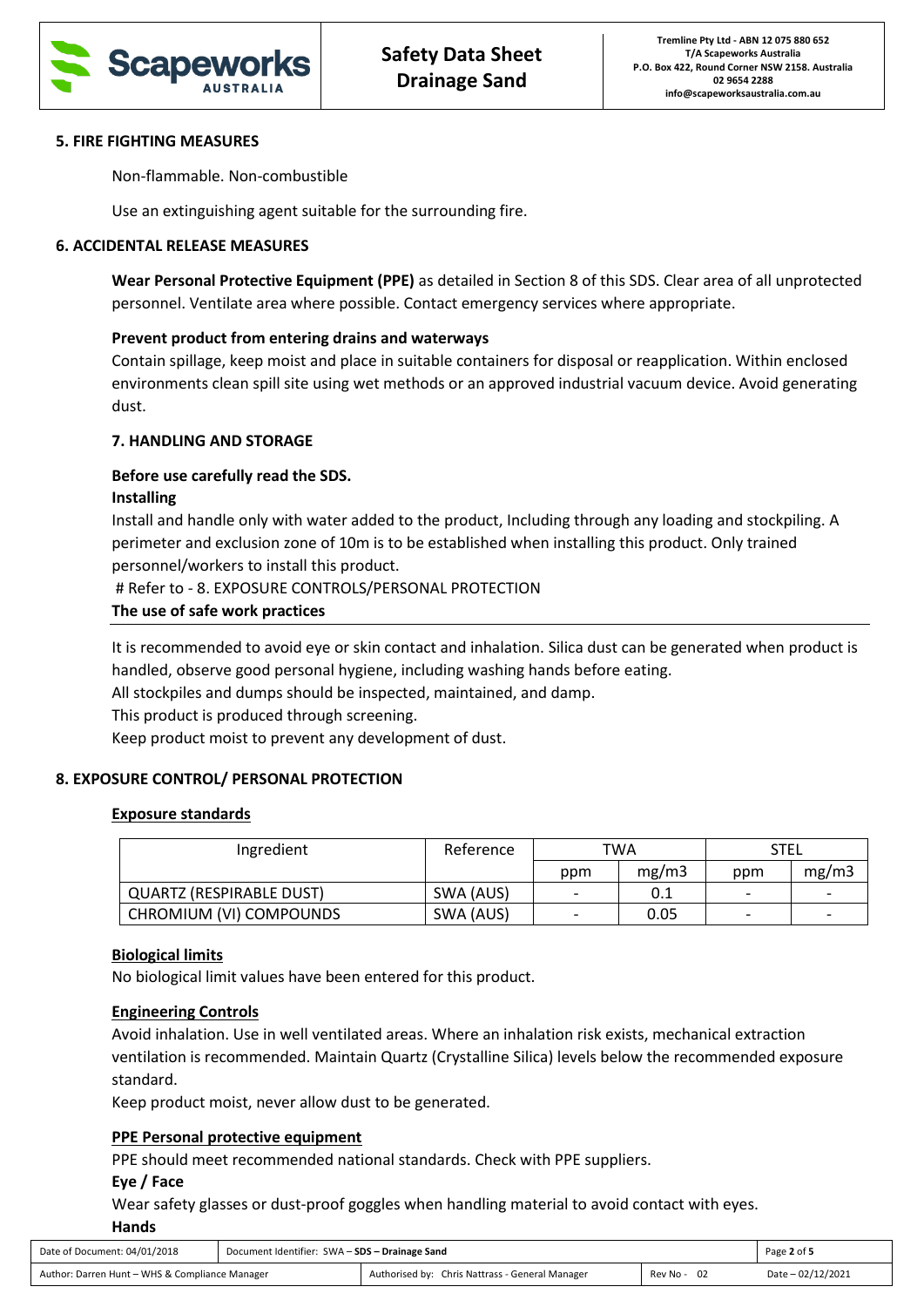

Wear PVC, rubber or cotton gloves when handling material to prevent skin contact.

# **Body**

Wear long sleeved shirt and full-length trousers.

### **Respiratory**

Where an inhalation risk exists wear a Class P1 (Particulate) respirator, dependent on a site-specific risk assessment.

# **Maintenance of PPE**

Clean all PPE after handling product, dispose of unwanted or damaged items. Wash clothing separately.

### **9. PHYSICAL AND CHEMICAL PROPERTIES**

| Information on basic physical and chemical properties |                                                          |
|-------------------------------------------------------|----------------------------------------------------------|
| Appearance                                            | <b>MOULDABLE GENERALLY GREY MIXTURE</b>                  |
| Odour                                                 | <b>SLIGHT ODOUR</b>                                      |
| Flammability                                          | NON-FLAMMABLE                                            |
| Flash point                                           | <b>NOT RELEVANT</b>                                      |
| <b>Boiling point</b>                                  | <b>NOT RELEVANT</b>                                      |
| Melting point                                         | $>1200^{\circ}$ C                                        |
| Evaporation rate                                      | NOT AVAILABLE - only moisture content                    |
| pH                                                    | $7 - 12$ (depending on the nature of recycled materials) |
| Vapour density                                        | <b>NOT AVAILABLE</b>                                     |
| Specific gravity                                      | 2.32                                                     |
| Solubility (water)                                    | <b>INSOLUBLE</b>                                         |
| Vapour pressure                                       | <b>NOT AVAILABLE</b>                                     |
| Upper explosion limit                                 | <b>NOT RELEVANT</b>                                      |
| Lower explosion limit                                 | <b>NOT RELEVANT</b>                                      |
| <b>Partition coefficient</b>                          | <b>NOT AVAILABLE</b>                                     |
| Autoignition temperature                              | <b>NOT AVAILABLE</b>                                     |
| Decomposition temperature                             | <b>NOT AVAILABLE</b>                                     |
| Viscosity                                             | <b>NOT AVAILABLE</b>                                     |
| <b>Explosive properties</b>                           | <b>NOT EXPLOSIVE</b>                                     |
| Oxidising properties                                  | NON-OXIDISING                                            |
| Odour threshold                                       | <b>NOT AVAILABLE</b>                                     |
| Other information                                     |                                                          |
| Particle Size                                         | Ranging from dust (<6mm) up to 90mm                      |
| <b>Bulk density</b>                                   | 1.32 $t/m3$                                              |
|                                                       |                                                          |

### **10. STABILITY AND REACTIVITY**

### **Reactivity**

Carefully review all information provided in section 10 **Chemical stability**

Stable under recommended conditions of storage.

### **Possibility of hazardous reactions**

Polymerization will not occur.

### **Conditions to avoid**

Avoid wetting product to a point of slurry. Avoid dust generation.

# **Incompatible materials**

Incompatible with oxidising agents (eg. hypochlorites) and strong acids (eg. hydrofluoric acid).

# **Hazardous decomposition products**

May evolve toxic gases if heated to decomposition (>1200°C).

| Date of Document: 04/01/2018                   | Document Identifier: SWA - SDS - Drainage Sand |                                                 |             | Page 3 of 5       |
|------------------------------------------------|------------------------------------------------|-------------------------------------------------|-------------|-------------------|
| Author: Darren Hunt - WHS & Compliance Manager |                                                | Authorised by: Chris Nattrass - General Manager | Rev No - 02 | Date - 02/12/2021 |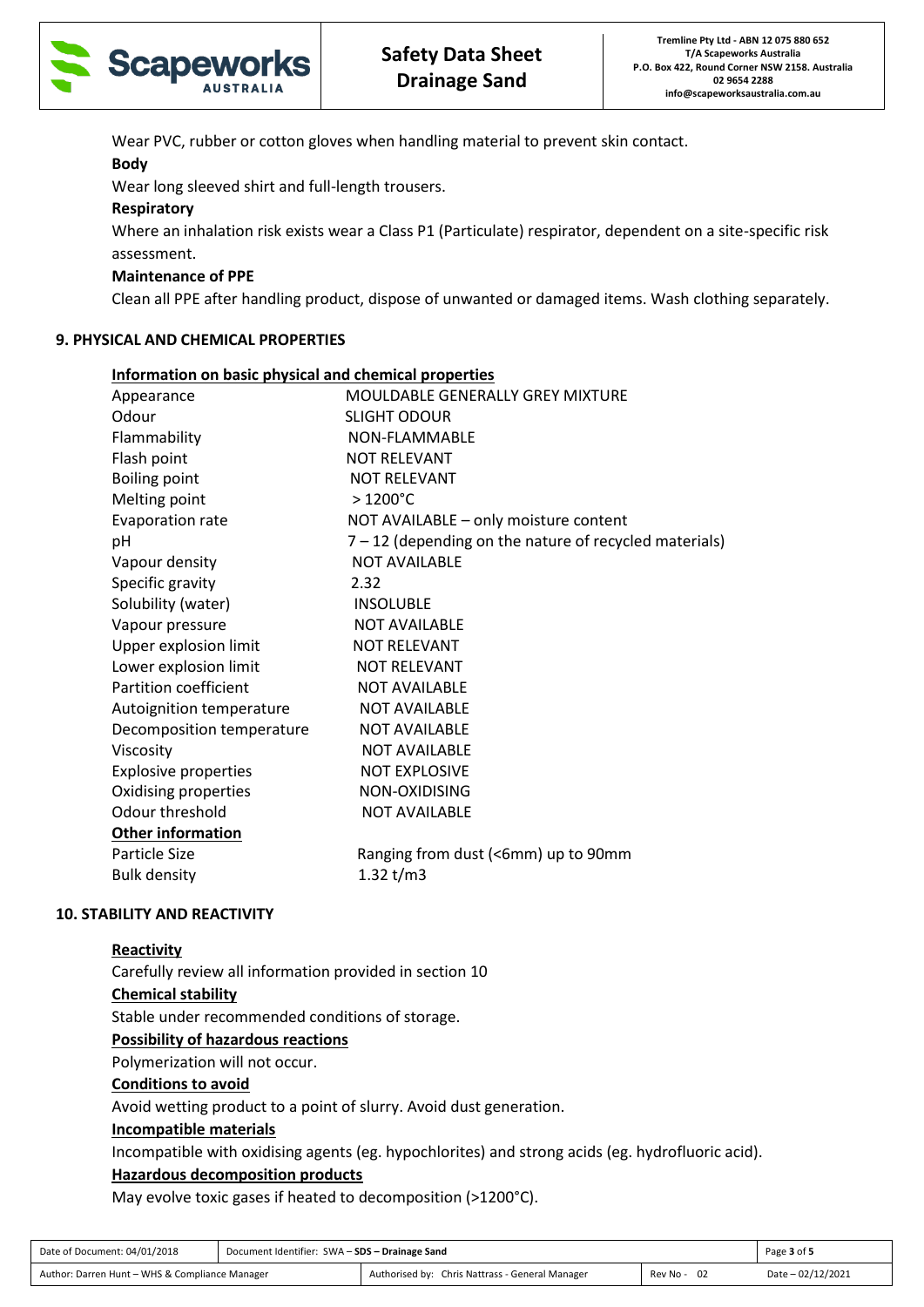

#### **11. TOXICOLOGY INFORMATION**

**Acute toxicity** - No known toxicity data is available for this product. Based on available data, the classification criteria are not met.

**Skin** - Contact with powder or wetted form may result in irritation, rash, dermatitis and possible burns with prolonged and repeated contact.

**Eye** - Contact may result in irritation, lacrimation, pain, redness, corneal burns and possible permanent damage.

**Sensitization** - Some individuals may exhibit an allergic response upon exposure to this product, possibly due to the race amounts of chromium present.

**Mutagenicity** - Insufficient data available to classify as a mutagen.

**Carcinogenicity** - This product contains crystalline silica and trace amounts of hexavalent chromium compounds which are classified as carcinogenic to humans (IARC Group 1). However, there is sufficient information to conclude that the relative risk of lung cancer is increased in persons with silicosis. Therefore, preventing the onset of silicosis will also reduce the cancer risk.

**Reproductive** - Insufficient data available to classify as a reproductive toxin.

**STOT – single exposure** - Over exposure may result in irritation of the nose and throat, with coughing. Preexisting upper respiratory and lung diseases including asthma and bronchitis may be aggravated.

**STOT – repeated exposure** - Repeated exposure to respirable silica may result in pulmonary fibrosis

(silicosis). Silicosis is a fibronodular lung disease caused deposition in the lungs of fine respirable particles of crystalline silica. Principal symptoms of silicosis are cough and breathlessness.

**Aspiration** - This product is not expected to present an aspiration hazard.

#### **12. ECOLOGICAL INFORMATION**

### **Toxicity**

The main component/s of this product are not anticipated to cause any adverse effects to the environment.

# **Persistence and degradability**

Product is persistent and non-degradable.

### **Bio accumulative potential**

This product is not expected to bioaccumulate.

#### **Mobility in soil**

A low mobility would be expected in a landfill situation.

### **Other adverse effects**

Prevent contamination of drains or waterways.

#### **13. DISPOSAL CONSIDERATIONS**

### **Waste treatment methods**

Waste disposal Reuse or recycle where possible. Alternatively, ensure product is kept moist to prevent dust generation and dispose of within an approved landfill site. Contact the manufacturer for additional information. Dispose of in accordance with relevant local legislation.

#### **14. TRANSPORT INFORMATION**

NOT CLASSIFIED AS A DANGEROUS GOOD BY THE CRITERIA OF THE ADG CODE, IMDG OR IATA Loads are to be covered at all times during transportation

## **15. REGULATORY INFORMATION**

Silicon dioxide is listed in the Australian Inventory of Chemical Substances (AICS).

| Date of Document: 04/01/2018                   | Document Identifier: SWA - SDS - Drainage Sand |                                                 |             | Page 4 of 5       |
|------------------------------------------------|------------------------------------------------|-------------------------------------------------|-------------|-------------------|
| Author: Darren Hunt - WHS & Compliance Manager |                                                | Authorised by: Chris Nattrass - General Manager | Rev No - 02 | Date - 02/12/2021 |